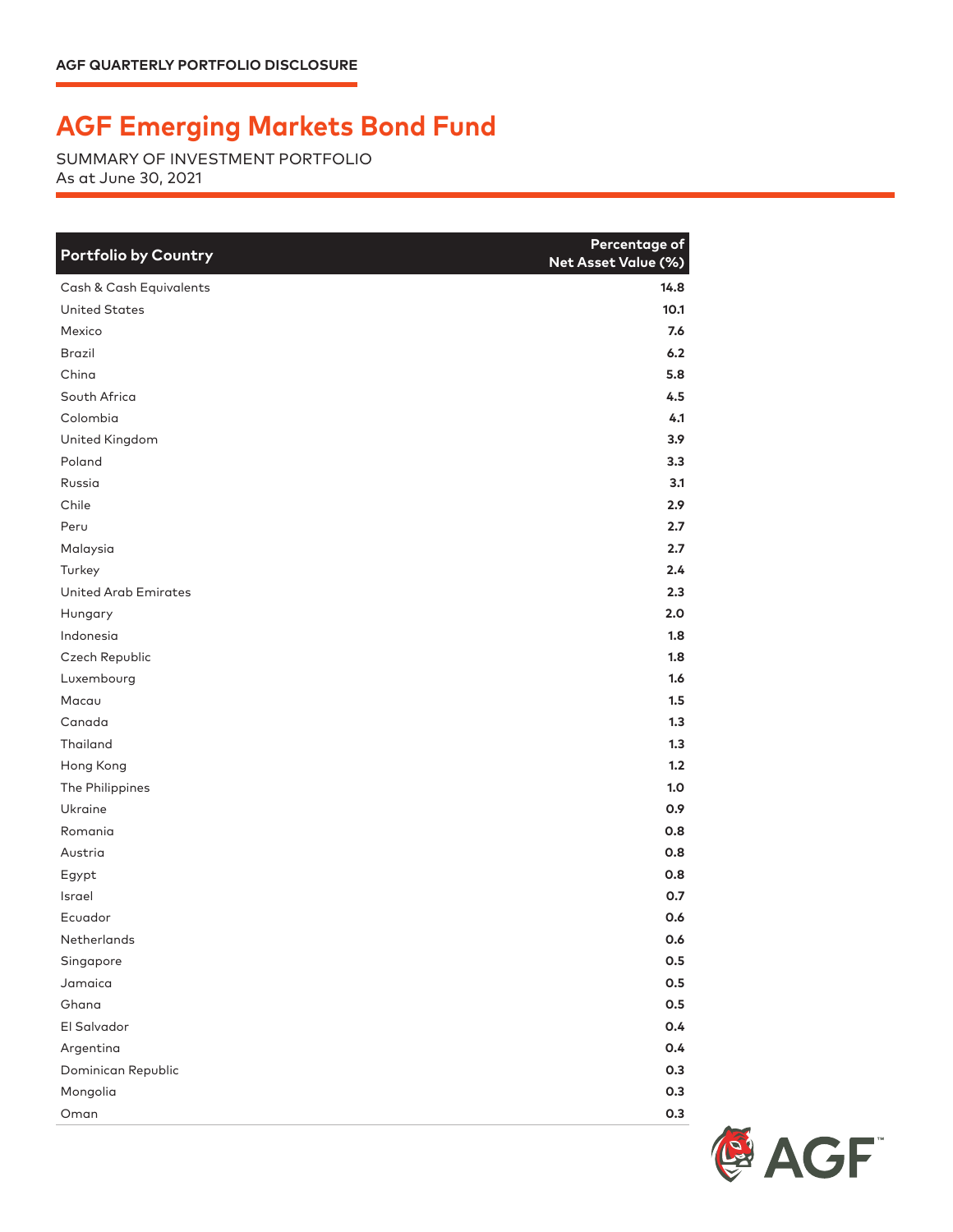## **AGF Emerging Markets Bond Fund (continued)**

SUMMARY OF INVESTMENT PORTFOLIO As at June 30, 2021

| <b>Portfolio by Country (continued)</b> | Percentage of<br>Net Asset Value (%) |
|-----------------------------------------|--------------------------------------|
| Senegal                                 | 0.2                                  |
| Paraguay                                | 0.2                                  |
| Panama                                  | 0.2                                  |
| Sri Lanka                               | O.1                                  |
| Kenya                                   | 0.1                                  |
| Ethiopia                                | 0.1                                  |
| <b>Belize</b>                           | 0.1                                  |
| Morocco                                 | 0.1                                  |
| Foreign Exchange Forward Contracts      | (0.2)                                |

| <b>Portfolio by Sector</b>         | Percentage of<br>Net Asset Value (%) |
|------------------------------------|--------------------------------------|
| <b>Emerging Markets Bonds</b>      | 56.7                                 |
| Cash & Cash Equivalents            | 14.8                                 |
| Government Bonds                   | 11.5                                 |
| <b>Supranational Bonds</b>         | 5.6                                  |
| High Yield Bonds                   | 5.6                                  |
| Corporate Bonds                    | 4.3                                  |
| ETFs - United States Equity        | 0.9                                  |
| Foreign Exchange Forward Contracts | (0.2)                                |

| <b>Portfolio by Asset Mix</b>      | Percentage of<br><b>Net Asset Value (%)</b> |
|------------------------------------|---------------------------------------------|
| International Fixed Income         | 73.2                                        |
| Cash & Cash Equivalents            | 14.8                                        |
| United States Fixed Income         | 9.2                                         |
| <b>Canadian Fixed Income</b>       | 1.3                                         |
| United States Equity               | 0.9                                         |
| Foreign Exchange Forward Contracts | (0.2)                                       |

| Portfolio by Credit Rating" | Percentage of<br>Net Asset Value (%) |
|-----------------------------|--------------------------------------|
| AAA                         | 9.8                                  |
| AA                          | 0.5                                  |
| A                           | 28.5                                 |
| <b>BBB</b>                  | 15.4                                 |
| <b>BB</b>                   | 15.8                                 |